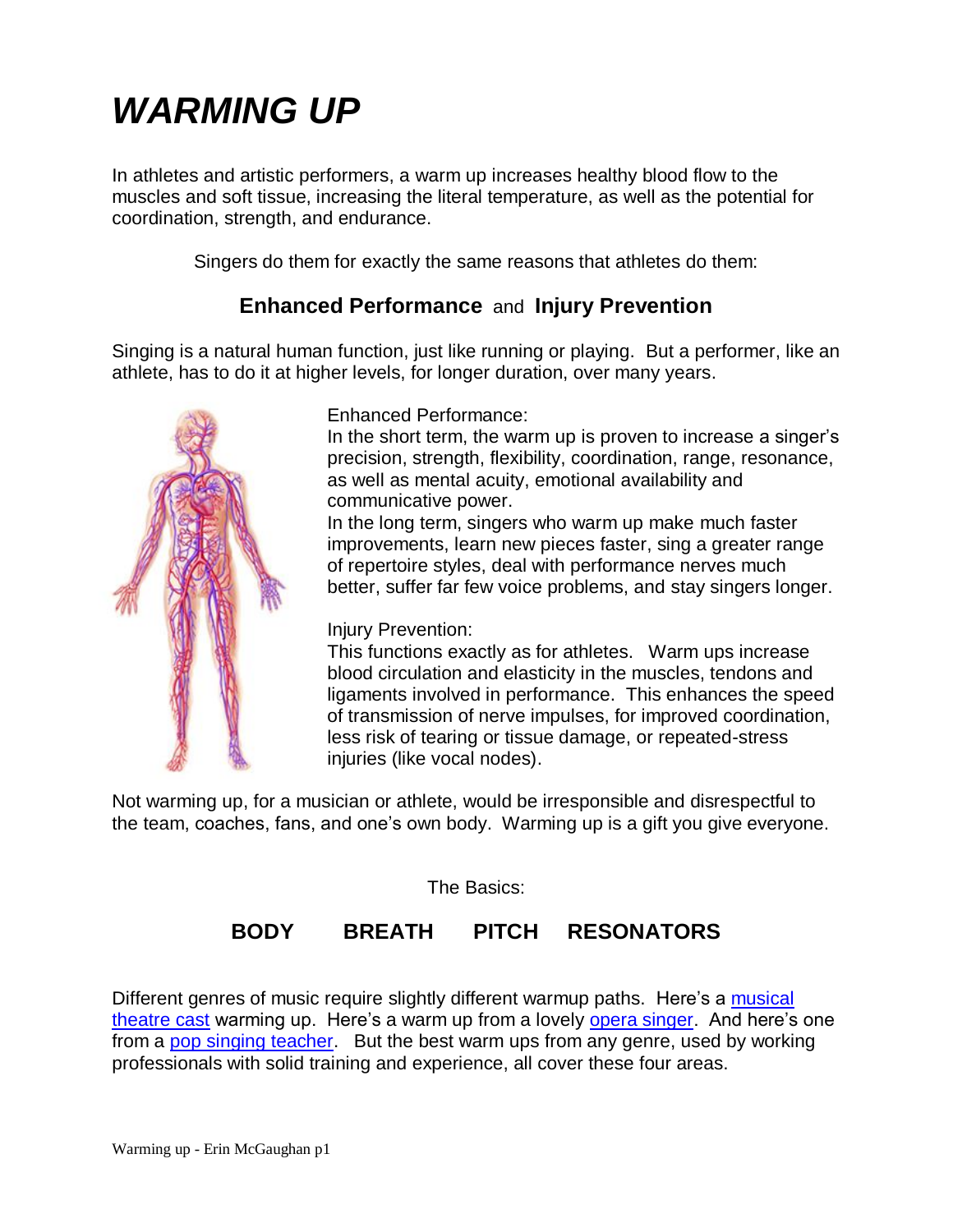# **BODY**

This is the most often ignored area, but that also makes it the "secret weapon" area. Physical engagement is frequently the difference between a performer who embodies the emotional moment of the music, and one who simply "quotes" an emotional idea that happened long ago in a galaxy far, far away. This may be because a warmed body increases the artists' commitment and interpretive range, but it also brings up a central reality of communication.

Solid [experimental results](http://www.livescience.com/38978-music-judged-by-sight-not-sound.html) show that audiences receive more powerful input from the visual than from the aural. This is true even among audiences who say they don't care about the visual. We use visual input to judge the artist's skill, commitment, condition, social status, and honesty.

A singer's interpretation can be seriously impacted by visual inconsistencies, whether it's a passionate aria from someone standing too stiffly, or a sexy torch song from someone whose body radiates only fear and anxiety.

Technically, a body warm up also immediately improves pitch precision, breathing coordination, and learning speed. So even studio-only singers need it a physical warm up. If you could only do one of the four warm up areas, pick Body.



# **BREATH**

Breath is emotion in music. Many warm up breath exercises are designed to build strength and control, so we forget that breath is how we recognize emotional status in other humans. We evolved as social animals, and our fight/flight systems and arousal systems are so easily recognized that we can often read someone's thought on their inhale, before the onset of sound. Then the sound confirms it.

Just as a dancer couldn't afford to ignore her arms, we need to be aware of breath as not just the medium of sound vibration, but a central expressive tool in our music.

# **PITCH**

These are the familiar scales we are accustomed to hearing, the equivalent of hamstring stretches. Pitch warm ups bring blood into the voicebox itself, opening up the elasticity of the soft tissues in the larynx. Scales clear mucus out of the way and practice the shifting registers (e.g. chest to head).

Crucial in the early morning, a gentle, progressive pitch warm up is important at any time, even late in the day, since singing range far exceeds speaking range.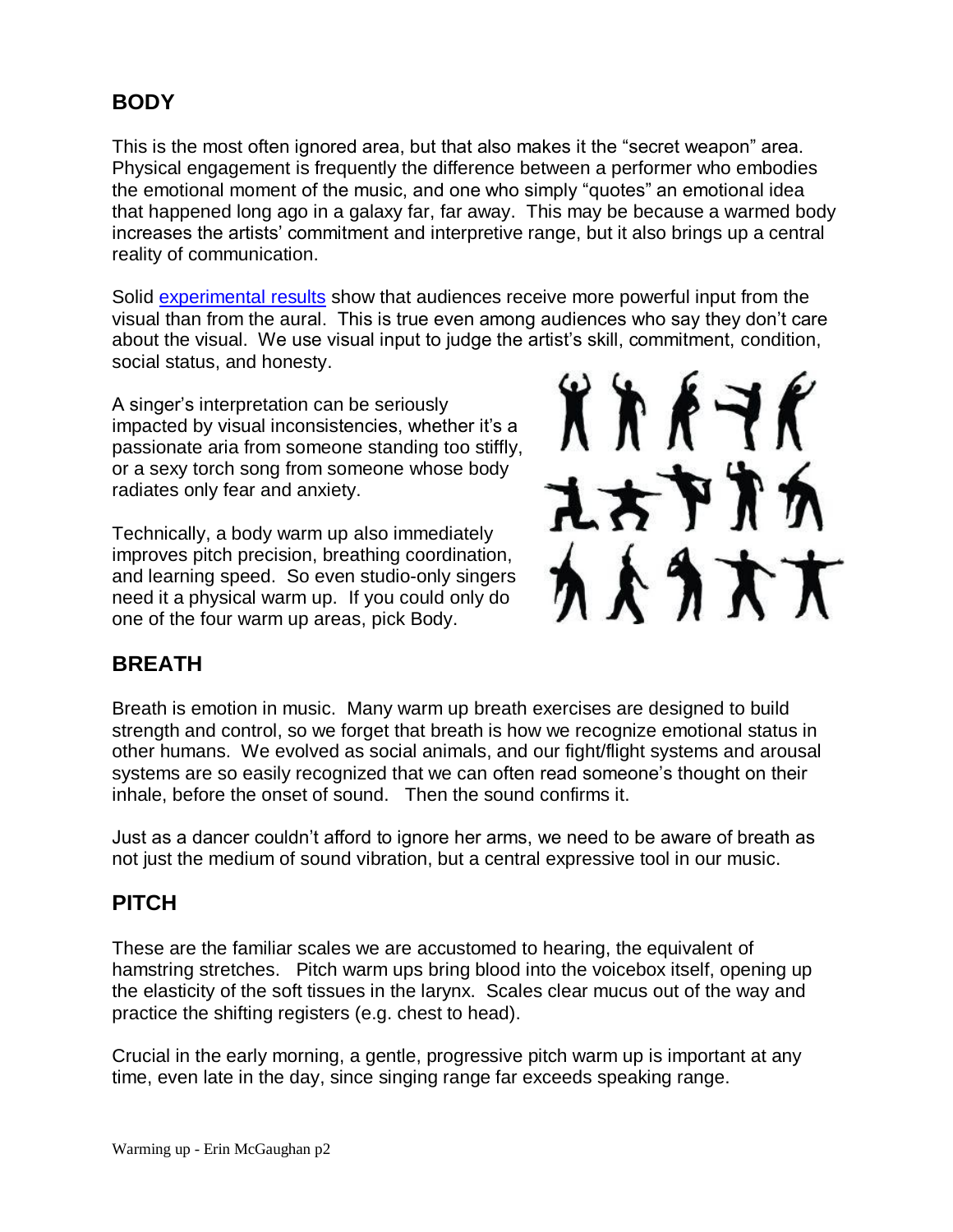# **RESONATORS**

Everything other than the vocal cords themselves is a resonating cavity – the throat, pharynx, sinuses, mouth. A guitar sounds like a guitar mostly due to the shape and density of its body. Similarly, the character, color, weight, and uniqueness of the voice is mostly a function of the resonators. And our resonators are incredibly [flexible.](https://www.youtube.com/watch?v=_964dqQxQwY)

Cultural context (time and place) strongly determines whether a resonance pattern is considered pretty or annoying. The nasal ring of an 80's Broadway ingénue is quite different from a late 60's folk singer, though the range may be similar. Each genre trains singers into slightly different norms, which then become habitual, but the warm up should always stretch those timbral boundaries, so we don't become obsolete when styles shift.

Articulation and pronunciation are also part of the resonance warmup, and similarly have a major role in communicative impact.

## **Excuses:**

*I don't have time.* 

Then you're not serious about singing yet. Which isn't a sin.

#### *I don't warm up and it's fine.*

I believe you. When you want to do better than fine, that's when you'll start a conscious warm up habit.

#### *….Wait, how much time does it take, again?*

30 minutes is good for some, 15 is good for others, but even two minutes can be useful if they hit the Body, Breath, Pitch, and Resonators. Many warm up exercises address several areas at once.

*I don't like warm ups.* What don't you like about them?

#### *…Warm ups are boring.*

I have [warm up exercises](http://www.erinmcgaughan.com/resources.html) that come from jazz, classical, theatre, Nashville studio scene and Toastmasters sources. There must be some warm ups in there that don't bore you, but still get the four basic areas covered.

*…Warm ups are embarrassing*. Yes they are. Singing isn't for wimps.

*I don't know how.* Welcome to the [digital age.](https://www.youtube.com/results?search_query=vocal+warm+ups&spfreload=1) My [own site](http://www.erinmcgaughan.com/resources.html) has some, too.